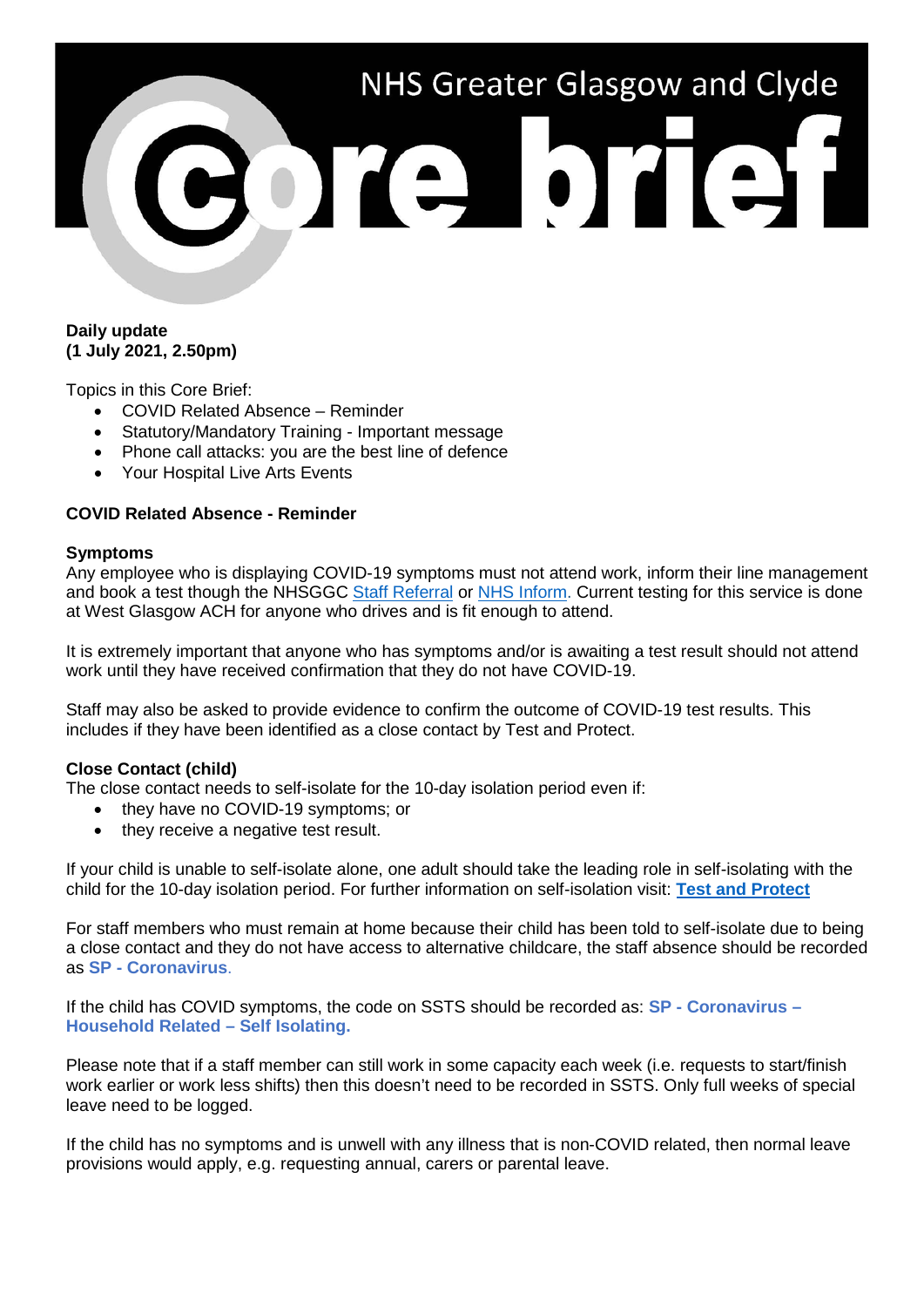## **SSTS Recording**

Please update SSTS as soon as you know the absence is continuing or concluding. This is extremely helpful to our team when identifying long or positive COVID cases and what support managers and staff require.

For SSTS Codes please see our [Management Guide](https://www.nhsggc.org.uk/media/264670/management-quick-guide.pdf)

We greatly appreciate you corporation with this.

Any questions, support or guidance on anything mentioned above please do not hesitate to contact the team by email: **[hrsupport@ggc.scot.nhs.uk.](mailto:hrsupport@ggc.scot.nhs.uk)**

# **Statutory/Mandatory Training- Important message**

It is important that all staff complete the learning modules required of them.

**Staff**: For information, statutory/mandatory training modules on LearnPro can be accessed up to three months prior to your expiry date, enabling you to remain compliant.

**Managers**: Managers are encouraged to review the HR Notification issued by email on a monthly basis as this highlights those staff members who are non-compliant (Red), or due to re-take modules up to three months ahead of the renewal date (Amber).

Please monitor your staff to ensure they remain compliant with their statutory mandatory training requirements.

# **Phone call attacks: you are the best line of defence**

Phone Call Attacks can be made via work or personal devices and bring potential disruption and distress. Non-profit company SANS provides expert advice in explaining these attacks and what you can do to detect and stop them.<https://www.sans.org/newsletters/ouch/vishing/>

The greatest defence you have against a phone call attack is yourself. Keep these things in mind:

- Anytime anyone calls you and creates a tremendous sense of urgency or pressure, be extremely suspicious. They are attempting to rush you into making a mistake. Even if the phone call seems OK at first, if it starts to feel strange, you can stop and say "no" at any time.
- Be especially wary of callers who insist that you purchase gift cards or prepaid debit cards.
- Never trust Caller ID. Scammers will often spoof the number, so it looks like it is coming from a legitimate organisation or has the same area code as your phone number.
- Never allow a caller to take temporary control of your computer or trick you into downloading software. This is how they can infect your computer or mobile device.
- Unless you placed the call, never give the other party information that they should already have. For example, if the bank called you, they shouldn't be asking for your account number.
- If you believe a phone call is an attack, simply hang up. If you want to confirm that the phone call was legitimate, go to the organisation's website (such as your bank) and call the customer support phone number directly yourself. That way, you really know who you are talking to.
- If a phone call is coming from someone you do not personally know, let the call go directly to voicemail. This way you can review unknown calls on your own time. Even better, on many phones you can enable this by default with the "Do Not Disturb" feature.

Scams and attacks over the phone are on the rise. You are the best defence at detecting and stopping them.

[Click here for more information.](http://www.staffnet.ggc.scot.nhs.uk/Corporate%20Services/Communications/Hot%20Topics/Documents/PHONE%20CALL%20ATTACKS%20Best%20Line%20of%20Defence%20(June%2021).pdf)